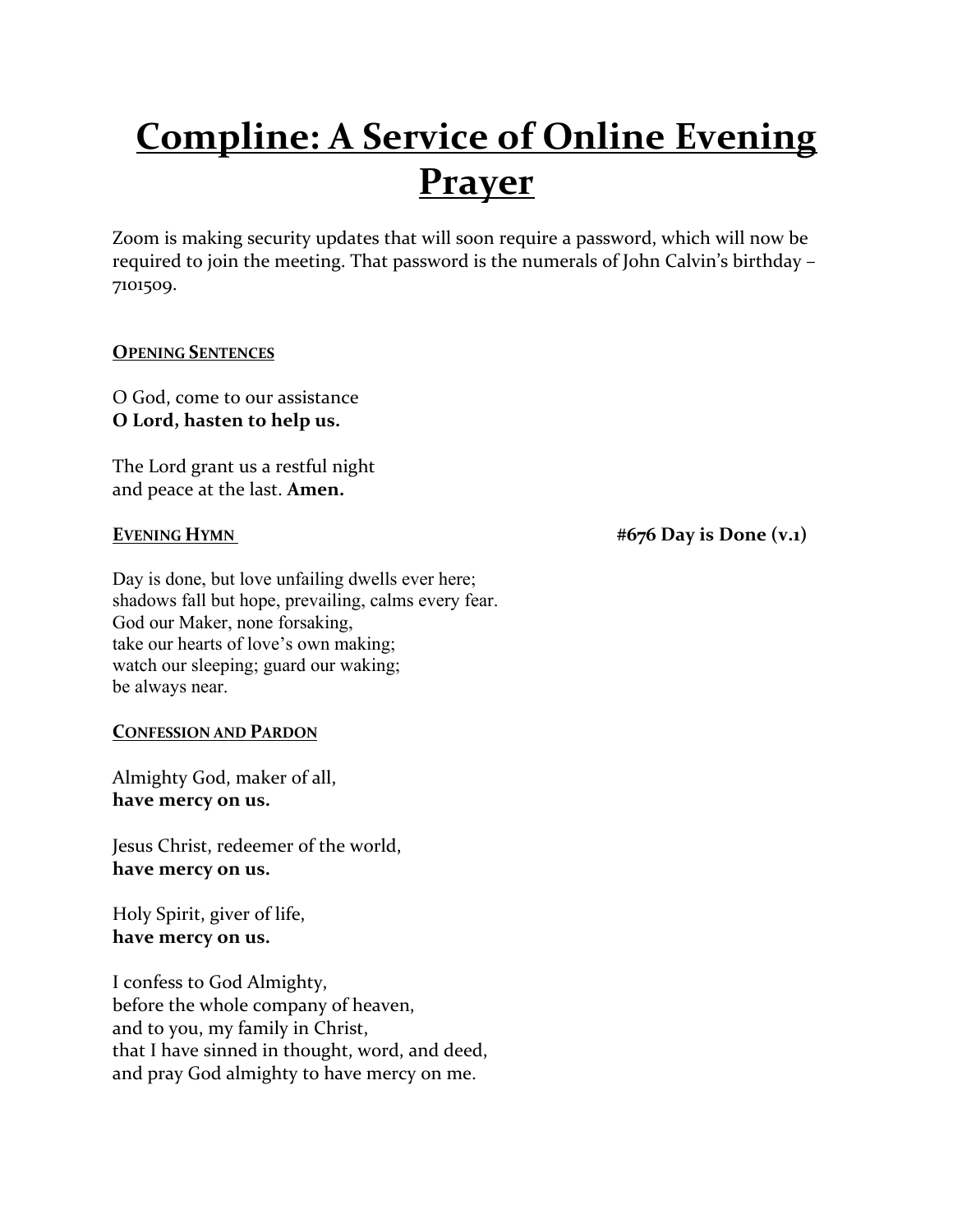**May Almighty God have mercy on you, pardon and deliver you from your sins and give you time to amend your life.** Amen.

**I confess to God Almighty, before the whole company of heaven, and to you, my family in Christ, that I have sinned in thought, word, and deed, and pray God Almighty to have mercy on me.** 

May Almighty God have mercy on you, pardon and deliver you from all your sins and give you time to amend your life. **Amen.** 

### **PSALM**

# **Evening Psalms for the Week of September 20th -September 24th**

*Monday: Psalm 30 Tuesday: Psalm 31:1-13 Wednesday: Psalm 31:14-24 Thursday: Psalm 32 Friday: Psalm 33*

#### **SCRIPTURE :**

#### **THE LIFE OF PAUL, WEEK 2, PAUL'S MISSIONARY JOURNEYS:**

After Paul's conversion he is sent out from his home church in Antioch with Barnabus to proclaim the good news. He goes on several tours through the Eastern Mediterranean, with a number of different companions, teaching and preaching the Good News. This week we'll be covering his missionary journeys, first with Barnabus, then with a young disciple Timothy.

#### Monday: *Acts 14:1-7*

The same thing occurred in Iconium, where Paul and Barnabas went into the Jewish synagogue and spoke in such a way that a great number of both Jews and Greeks became believers. <sup>2</sup>But the unbelieving Jews stirred up the Gentiles and poisoned their minds against the brothers. <sup>3</sup>So they remained for a long time, speaking boldly for the Lord, who testified to the word of his grace by granting signs and wonders to be done through them. <sup>4</sup>But the residents of the city were divided; some sided with the Jews, and some with the apostles. <sup>5</sup>And when an attempt was made by both Gentiles and Jews, with their rulers, to maltreat them and to stone them, <sup>6</sup>the apostles learned of it and fled to Lystra and Derbe, cities of Lycaonia, and to the surrounding country; <sup>7</sup> and there they continued proclaiming the good news.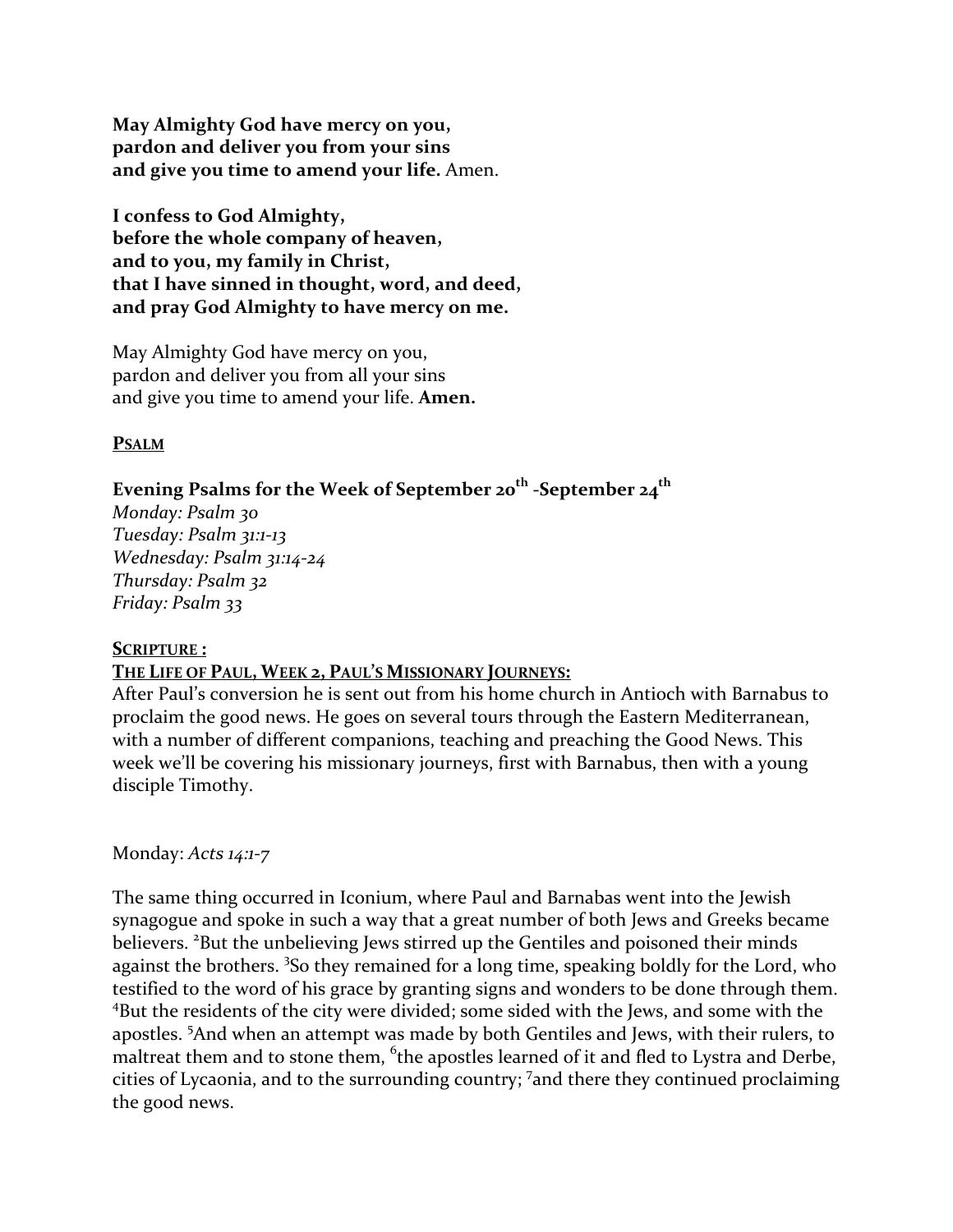#### Tuesday: *Acts 14:21-28 (Paul returns home to Antioch from his first missionary journey)*

After they had proclaimed the good news to that city and had made many disciples, they returned to Lystra, then on to Iconium and Antioch.<sup>22</sup>There they strengthened the souls of the disciples and encouraged them to continue in the faith, saying, 'It is through many persecutions that we must enter the kingdom of God.' <sup>23</sup>And after they had appointed elders for them in each church, with prayer and fasting they entrusted them to the Lord in whom they had come to believe.

24 Then they passed through Pisidia and came to Pamphylia. <sup>25</sup>When they had spoken the word in Perga, they went down to Attalia.<sup>26</sup>From there they sailed back to Antioch, where they had been commended to the grace of God for the work that they had completed. <sup>27</sup>When they arrived, they called the church together and related all that God had done with them, and how he had opened a door of faith for the Gentiles. <sup>28</sup>And they stayed there with the disciples for some time.

### Wednesday: *Acts 15:7-21 (The Church's first General Assembly; see Paul's account in Galatians 2)*

After there had been much debate, Peter stood up and said to them, 'My brothers, you know that in the early days God made a choice among you, that I should be the one through whom the Gentiles would hear the message of the good news and become believers. <sup>8</sup>And God, who knows the human heart, testified to them by giving them the Holy Spirit, just as he did to us; <sup>9</sup>and in cleansing their hearts by faith he has made no distinction between them and us. <sup>10</sup>Now therefore why are you putting God to the test by placing on the neck of the disciples a yoke that neither our ancestors nor we have been able to bear? "On the contrary, we believe that we will be saved through the grace of the Lord Jesus, just as they will.'

12 The whole assembly kept silence, and listened to Barnabas and Paul as they told of all the signs and wonders that God had done through them among the Gentiles. <sup>13</sup>After they finished speaking, James replied, 'My brothers, listen to me. 14Simeon has related how God first looked favourably on the Gentiles, to take from among them a people for his name. <sup>15</sup>This agrees with the words of the prophets, as it is written,

<sup>16</sup> "After this I will return,

and I will rebuild the dwelling of David, which has fallen;

from its ruins I will rebuild it,

- and I will set it up,
- $17$  so that all other peoples may seek the Lord—

even all the Gentiles over whom my name has been called.

Thus says the Lord, who has been making these things <sup>18</sup>known from long ago." <sup>19</sup>Therefore I have reached the decision that we should not trouble those Gentiles who are turning to God, <sup>20</sup>but we should write to them to abstain only from things polluted by idols and from fornication and from whatever has been strangled and from blood. <sup>21</sup>For in every city, for generations past, Moses has had those who proclaim him, for he has been read aloud every sabbath in the synagogues.'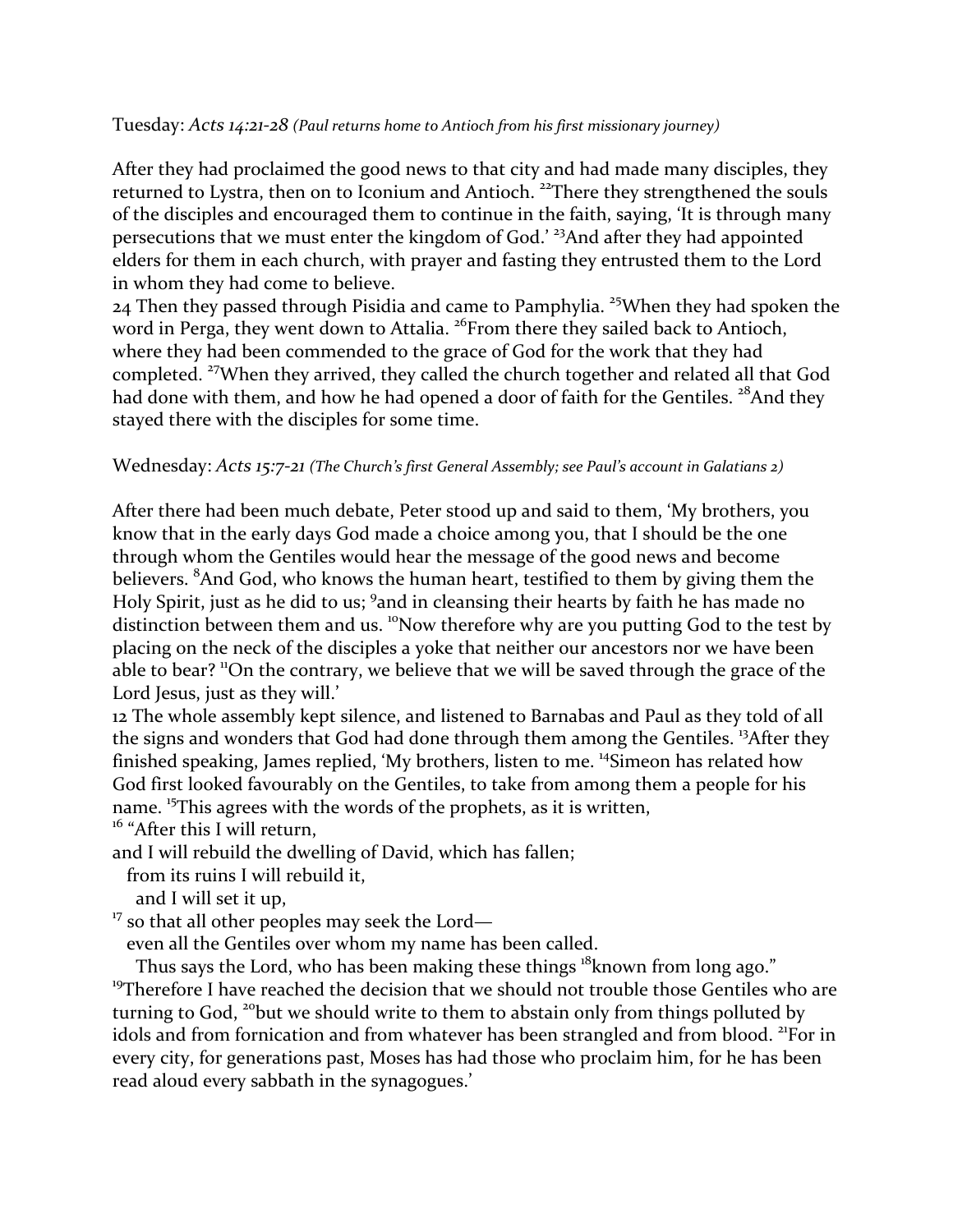Thursday: *Acts 16:6-15 (After the Council of Jerusalem in Acts 15, Paul has an argument with Barnabus and they part ways. Paul now makes his second missionary journey, this time with Silas and Timothy as his companions)*

During the night Paul had a vision: there stood a man of Macedonia pleading with him and saying, 'Come over to Macedonia and help us.' <sup>10</sup>When he had seen the vision, we immediately tried to cross over to Macedonia, being convinced that God had called us to proclaim the good news to them.

11 We set sail from Troas and took a straight course to Samothrace, the following day to Neapolis, <sup>12</sup> and from there to Philippi, which is a leading city of the district of Macedonia and a Roman colony. We remained in this city for some days. <sup>13</sup>On the sabbath day we went outside the gate by the river, where we supposed there was a place of prayer; and we sat down and spoke to the women who had gathered there. <sup>14</sup>A certain woman named Lydia, a worshipper of God, was listening to us; she was from the city of Thyatira and a dealer in purple cloth. The Lord opened her heart to listen eagerly to what was said by Paul. 15When she and her household were baptized, she urged us, saying, 'If you have judged me to be faithful to the Lord, come and stay at my home.' And she prevailed upon us.

#### Friday: *Acts 16:25-34*

About midnight Paul and Silas were praying and singing hymns to God, and the prisoners were listening to them. <sup>26</sup>Suddenly there was an earthquake, so violent that the foundations of the prison were shaken; and immediately all the doors were opened and everyone's chains were unfastened. <sup>27</sup>When the jailer woke up and saw the prison doors wide open, he drew his sword and was about to kill himself, since he supposed that the prisoners had escaped. <sup>28</sup>But Paul shouted in a loud voice, 'Do not harm yourself, for we are all here.' <sup>29</sup>The jailer called for lights, and rushing in, he fell down trembling before Paul and Silas. <sup>30</sup>Then he brought them outside and said, 'Sirs, what must I do to be saved?' <sup>31</sup>They answered, 'Believe on the Lord Jesus, and you will be saved, you and your household.' <sup>32</sup>They spoke the word of the Lord to him and to all who were in his house. <sup>33</sup>At the same hour of the night he took them and washed their wounds; then he and his entire family were baptized without delay. 34He brought them up into the house and set food before them; and he and his entire household rejoiced that he had become a believer in God.

#### **SHARING OUR PRAYERS**

*We will take some time at this moment to share our prayer requests for each other and the world, then continue with the following prayers:*

### *Monday:*

I will lie down in peace and take my rest,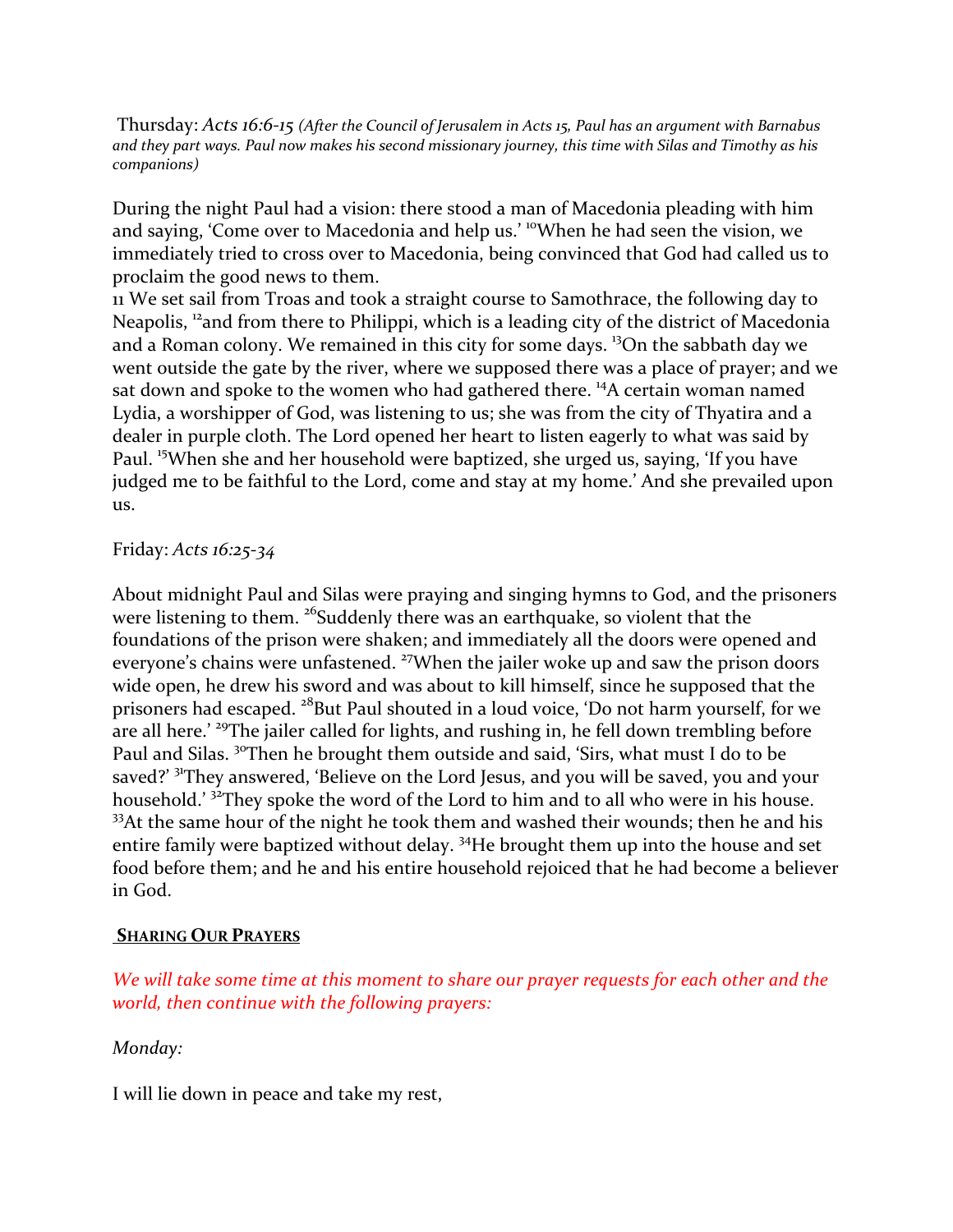# **for in God alone I dwell unafraid.**

O Lord, support us all the day long until the shadows lengthen and the evening comes, and the busy world is hushed, and the fever of life is over, and our work is done. Then, in your mercy, grant us a safe lodging, and a holy rest, and peace at the last; through Jesus Christ our Lord. **Amen.** 

*Tuesday:*

I will lie down in peace and take my rest, **for in God alone I dwell unafraid.** 

O God, Our Creator, by whose mercy and might the world turns safely into darkness and returns again to light: We give into your hands our unfinished tasks, our unsolved problems, and our unfulfilled hopes, knowing that only those things which you bless will prosper. To your great love and protection we commit each other and all for whom we have prayed, knowing that you alone are our sure defender, through Jesus Christ our Lord. **Amen.** 

# *Wednesday:*

I will lie down in peace and take my rest, **for in God alone I dwell unafraid.** 

Keep watch, dear Lord, with those who work or watch or weep this night, and give your angels charge over those who sleep. Tend the sick, Lord Christ; give rest to the weary, bless the dying, soothe the suffering,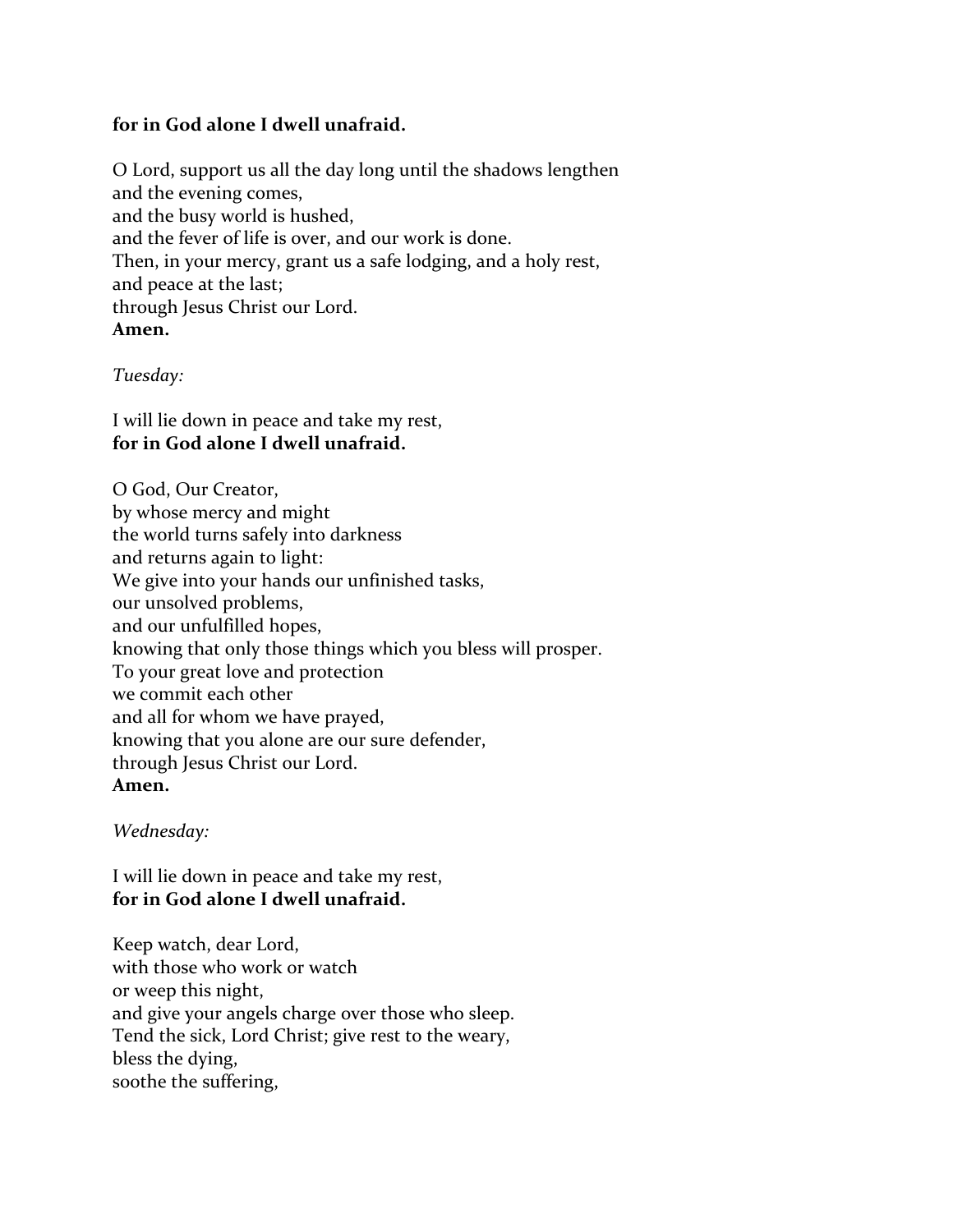pity the afflicted, shield the joyous; and all for your love's sake. **Amen.** 

*Thursday:*

I will lie down in peace and take my rest, **for in God alone I dwell unafraid.**  Eternal God, the hours of both day and night are yours, and to you the darkness is no threat. Be present, we pray, with those who labor in these hours of night, especially those who watch and work on behalf of others Grant them diligence in their watching, faithfulness in their service, courage in danger, and competence in emergencies. Help them to meet the needs of others with confidence and compassion; through Jesus Christ our Lord. **Amen.** 

*Friday:*

I will lie down in peace and take my rest, **for in God alone I dwell unafraid.**  Almighty and Eternal God, the strength and hope of those who believe and the hope of those who doubt, may we who have not seen, have faith and receive the fullness of Christ's blessing, who is alive and reigns with you in the unity of the Holy Spirit, one God, now and forever. **Amen.** 

# **Dismissal** *(Ephesians 3:20-21)*

Now to him who by the power at work within us is able to accomplish abundantly far more than all we can ask or imagine, <sup>21</sup>to him be glory in the church and in Christ Jesus to all generations, for ever and ever. Amen.